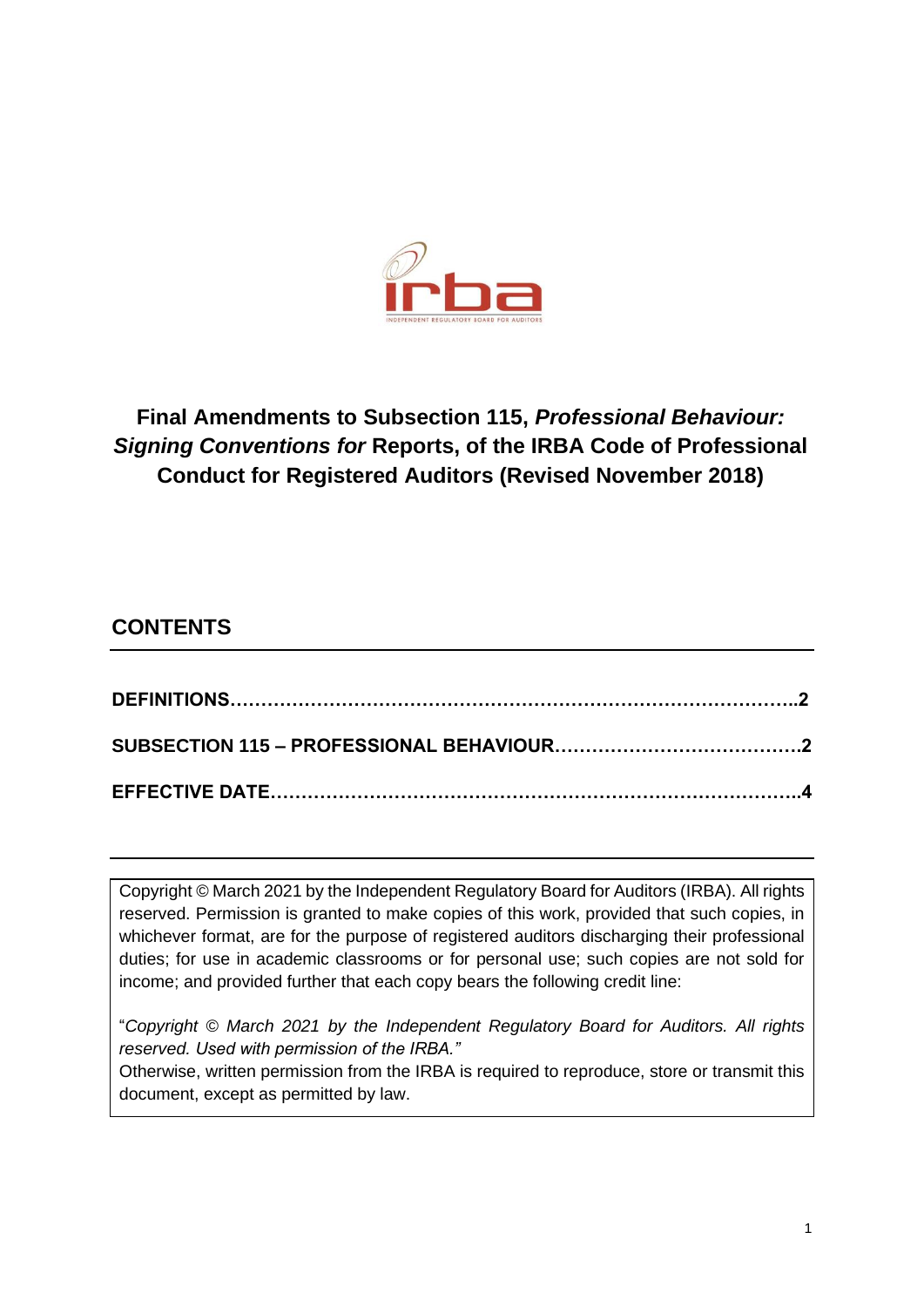#### **FINAL AMENDMENTS TO SUBSECTION 115,** *PROFESSIONAL BEHAVIOUR: SIGNING CONVENTIONS FOR REPORTS***, OF THE IRBA CODE OF PROFESSIONAL CONDUCT FOR REGISTERED AUDITORS (REVISED NOVEMBER 2018)**

| <b>DEFINITIONS</b>                             |                                                                                                                                                                                                                                                                                                                                                                                                                                                                                                                                                                                                             |  |  |
|------------------------------------------------|-------------------------------------------------------------------------------------------------------------------------------------------------------------------------------------------------------------------------------------------------------------------------------------------------------------------------------------------------------------------------------------------------------------------------------------------------------------------------------------------------------------------------------------------------------------------------------------------------------------|--|--|
|                                                |                                                                                                                                                                                                                                                                                                                                                                                                                                                                                                                                                                                                             |  |  |
| Advanced electronic<br>signature               | An advanced electronic signature, as defined in the Electronic Communications<br>and Transactions Act, 2002 (No. 25 of 2002), is "an electronic signature which<br>results from a process which has been accredited by the Authority as provided<br>for in section 37".                                                                                                                                                                                                                                                                                                                                     |  |  |
| <b>Ordinary electronic</b><br>signature        | An electronic signature, as defined in the Electronic Communications and<br>Transactions Act, 2002 (No. 25 of 2002), is "data attached to, incorporated in,<br>or logically associated with other data and which is intended by the user to<br>serve as a signature".                                                                                                                                                                                                                                                                                                                                       |  |  |
| <b>SUBSECTION 115 - PROFESSIONAL BEHAVIOUR</b> |                                                                                                                                                                                                                                                                                                                                                                                                                                                                                                                                                                                                             |  |  |
|                                                |                                                                                                                                                                                                                                                                                                                                                                                                                                                                                                                                                                                                             |  |  |
| <b>Signing Convention for Reports</b>          |                                                                                                                                                                                                                                                                                                                                                                                                                                                                                                                                                                                                             |  |  |
| R115.5 SA                                      | A registered auditor shall not delegate to any other registered auditor who is not a partner<br>or fellow director the power to sign audit, review or other assurance reports, to be signed<br>by the registered auditor responsible for the engagement. However, in specific cases where<br>emergencies of sufficient gravity arise, this prohibition may be relaxed, provided the full<br>circumstances giving rise to the need for delegation are reported both to the relevant client<br>and to the Regulatory Board, and written consent for such delegation is obtained from the<br>Regulatory Board. |  |  |
| R115.6 SA                                      | The individual registered auditor responsible for the audit, review or other assurance<br>engagement shall, when signing any audit, review or other assurance report, reflect the<br>following:<br>(a) the individual registered auditor's full name;<br>if not a sole proprietor, the capacity in which they are signing;<br>(b)<br>(c) the designation "Registered Auditor" underneath their name; and<br>(d) if not set out on the firm's letterhead, the name of the registered auditor's firm.                                                                                                         |  |  |
|                                                |                                                                                                                                                                                                                                                                                                                                                                                                                                                                                                                                                                                                             |  |  |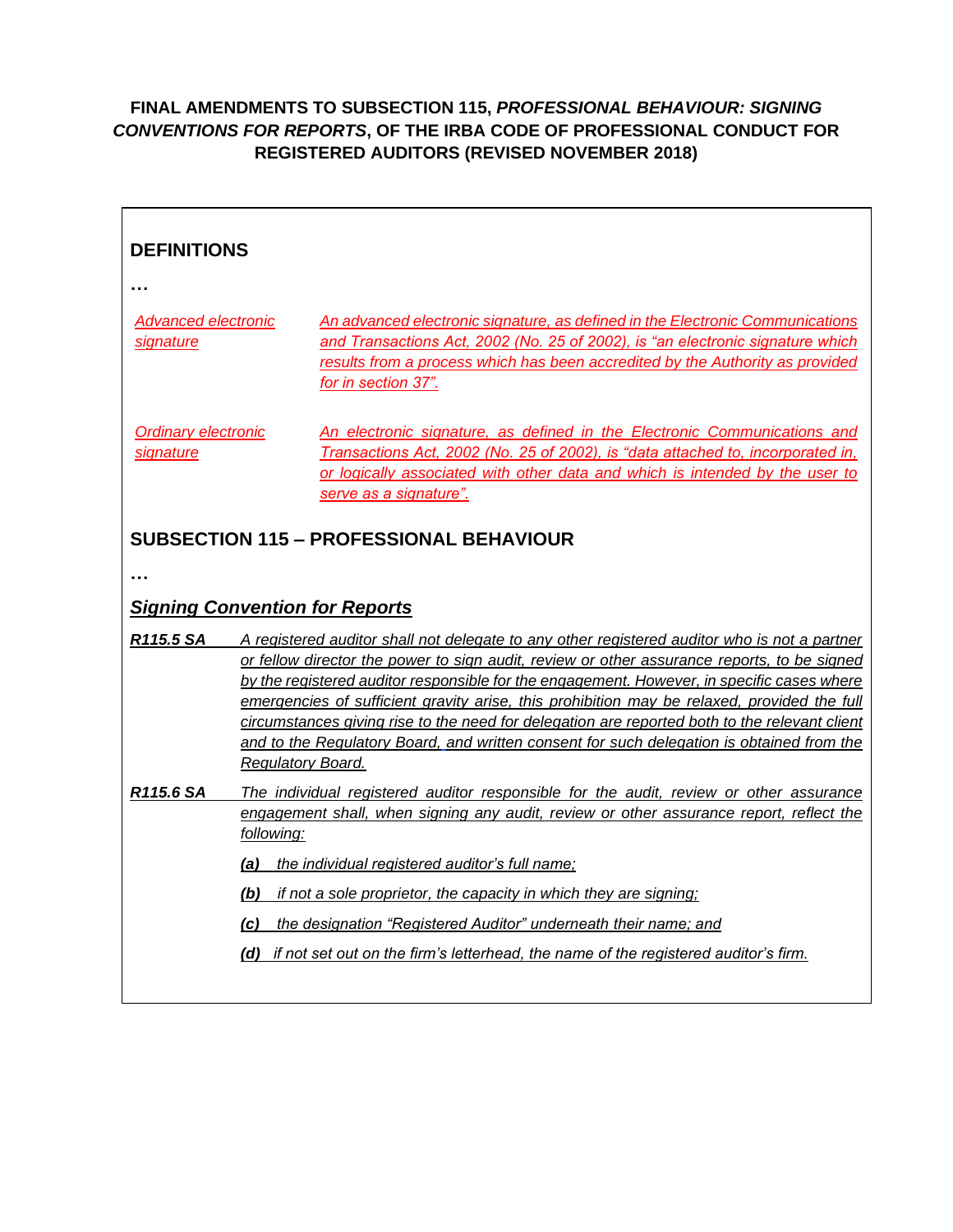#### *Use of Electronic Signatures*

#### **Introduction**

- *115.7 A1 SA A registered auditor might, when signing any audit, review, or other assurance report, make use of an ordinary or advanced electronic signature as an alternative to a traditional wet-ink signature.*
- *115.7 A2 SA The Electronic Communications and Transactions Act, 2002 (No. 25 of 2002) (ECT Act), allows for the use of an electronic signature. The main object of the ECT Act is to enable and facilitate electronic communications and transactions in the public interest.*
- *115.7 A3 SA The ECT Act allows for the use of ordinary and advanced electronic signatures.*
- *115.7.A5 SA An advanced electronic signature is the more secure form of electronic signatures. An ordinary electronic signature can take many forms and security features in these signatures range from no security to security provided by software or other products that are close to or similar to those of an advanced electronic signature.*
- *115.7.A5 SA Advanced electronic signatures are a specialised type of electronic signature that result from a process that has been accredited by the South African Accreditation Authority (SAAA). The SAAA is responsible for the accreditation of authentication and certification of products and services used in support of advanced electronic signatures and monitoring of the activities of authentication and certification service providers whose products or services have been accredited by the SAAA within the Republic of South Africa.*

### **Requirements and Application Material**

- *R115.8 SA The individual registered auditor responsible for the audit, review or other assurance engagement shall, when signing any audit, review, or other assurance report, make use of either:*
	- *(a) A wet-ink signature;*
	- *(b) A secure ordinary electronic signature; or*
	- *(c) An advanced electronic signature*

*that is/are the firm's authorised means of signing any audit, review, or other assurance report.*

- *115.9 A1 SA The inappropriate use of a signature might create threats to compliance with the fundamental principles of professional competence and due care and professional behaviour.*
- *115.9 A2 SA A secure ordinary electronic signature means an electronic signature generated by a technology system or application that contains data security features which protect the ordinary electronic signature from unauthorised use and access.*

*Examples of ordinary electronic signatures that are not secure include, but are not limited to:*

- *A typed name or initials in electronic format marked as "signed electronically"*
- *A wet-ink signature that is photographed or scanned and thus transformed into an electronic format*
- *The use of a stylus without data security features*